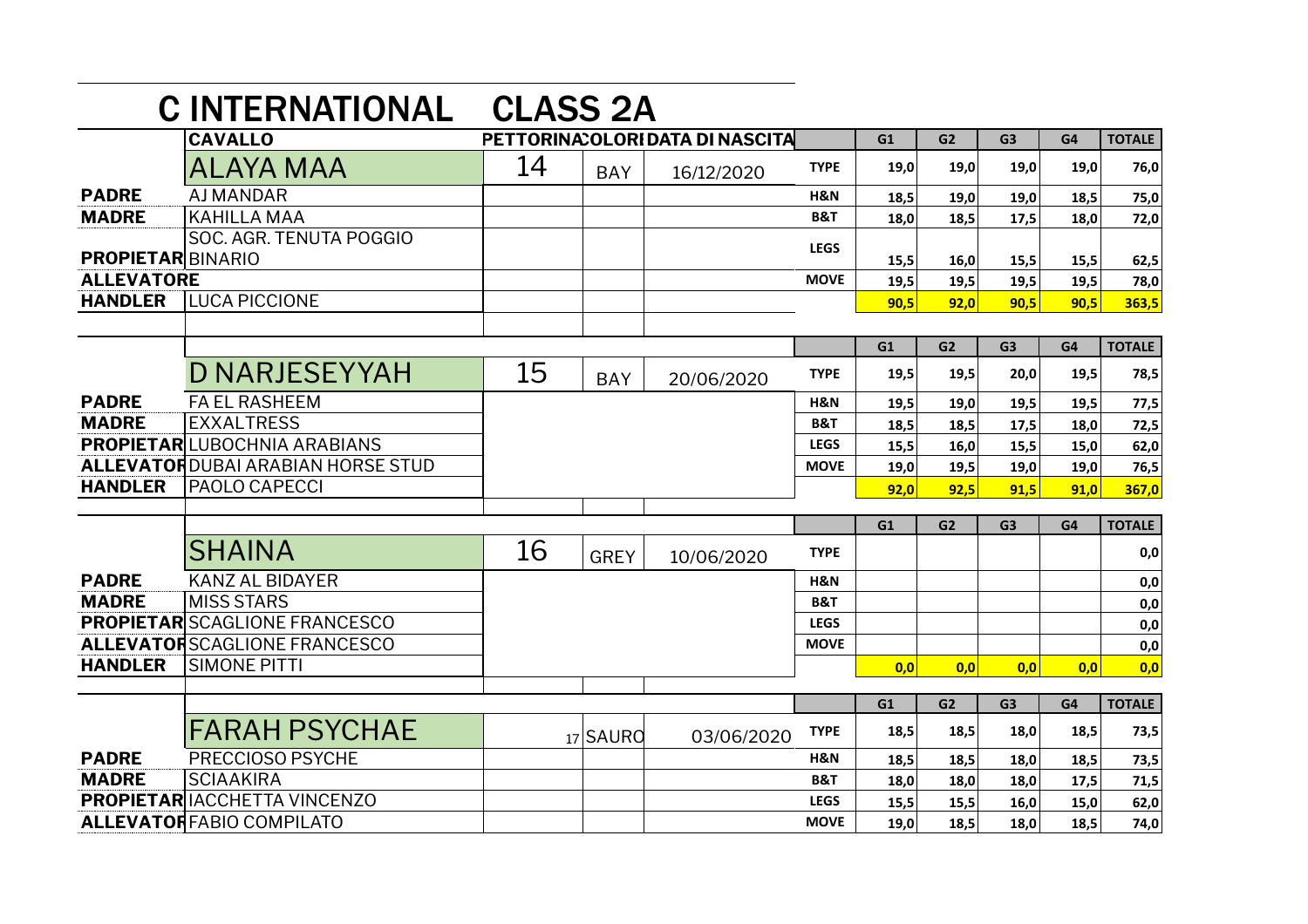| <b>HANDLER</b> | <b>FEDERICO LAPUNZINA</b>        |                 |     |                                  |                | 89,5 | 89,0 | 88,0           | 88,0 | 354,5         |
|----------------|----------------------------------|-----------------|-----|----------------------------------|----------------|------|------|----------------|------|---------------|
|                | <b>CAVALLO</b>                   |                 |     | PETTORINA: OLORI DATA DI NASCITA |                | G1   | G2   | G <sub>3</sub> | G4   | <b>TOTALE</b> |
|                | <b>MG EL CHEERIN</b>             | 18 <sup>1</sup> | GRY | 07/05/2020                       | <b>TYPE</b>    | 18,5 | 19,0 | 19,0           | 18,5 | 75,0          |
| <b>PADRE</b>   | <b>MG EL RASHEER</b>             |                 |     |                                  | H&N            | 18,5 | 18,5 | 19,0           | 18,5 | 74,5          |
| <b>MADRE</b>   | <b>AS CHANEL PSYCHE</b>          |                 |     |                                  | <b>B&amp;T</b> | 18,0 | 18,0 | 17,5           | 18,0 | 71,5          |
|                | <b>PROPIETAR</b> MG ARABIANS SNC |                 |     |                                  | <b>LEGS</b>    | 15,0 | 15,5 | 15,0           | 15,0 | 60,5          |
|                | <b>ALLEVATORMG ARABIANS SNC</b>  |                 |     |                                  | <b>MOVE</b>    | 19,0 | 19,5 | 19,0           | 18,5 | 76,0          |
| <b>HANDLER</b> | <b>TONINO GRAFFATO</b>           |                 |     |                                  |                | 89,0 | 90,5 | 89,5           | 88,5 | 357,5         |
|                |                                  |                 |     |                                  |                |      |      |                |      |               |
|                |                                  |                 |     |                                  |                |      |      |                |      |               |
|                |                                  |                 |     |                                  |                |      |      |                |      |               |
|                |                                  |                 |     |                                  |                |      |      |                |      |               |
|                |                                  |                 |     |                                  |                |      |      |                |      |               |
|                |                                  |                 |     |                                  |                |      |      |                |      |               |
|                |                                  |                 |     |                                  |                |      |      |                |      |               |
|                |                                  |                 |     |                                  |                |      |      |                |      |               |
|                |                                  |                 |     |                                  |                |      |      |                |      |               |
|                |                                  |                 |     |                                  |                |      |      |                |      |               |
|                |                                  |                 |     |                                  |                |      |      |                |      |               |
|                |                                  |                 |     |                                  |                |      |      |                |      |               |
|                |                                  |                 |     |                                  |                |      |      |                |      |               |